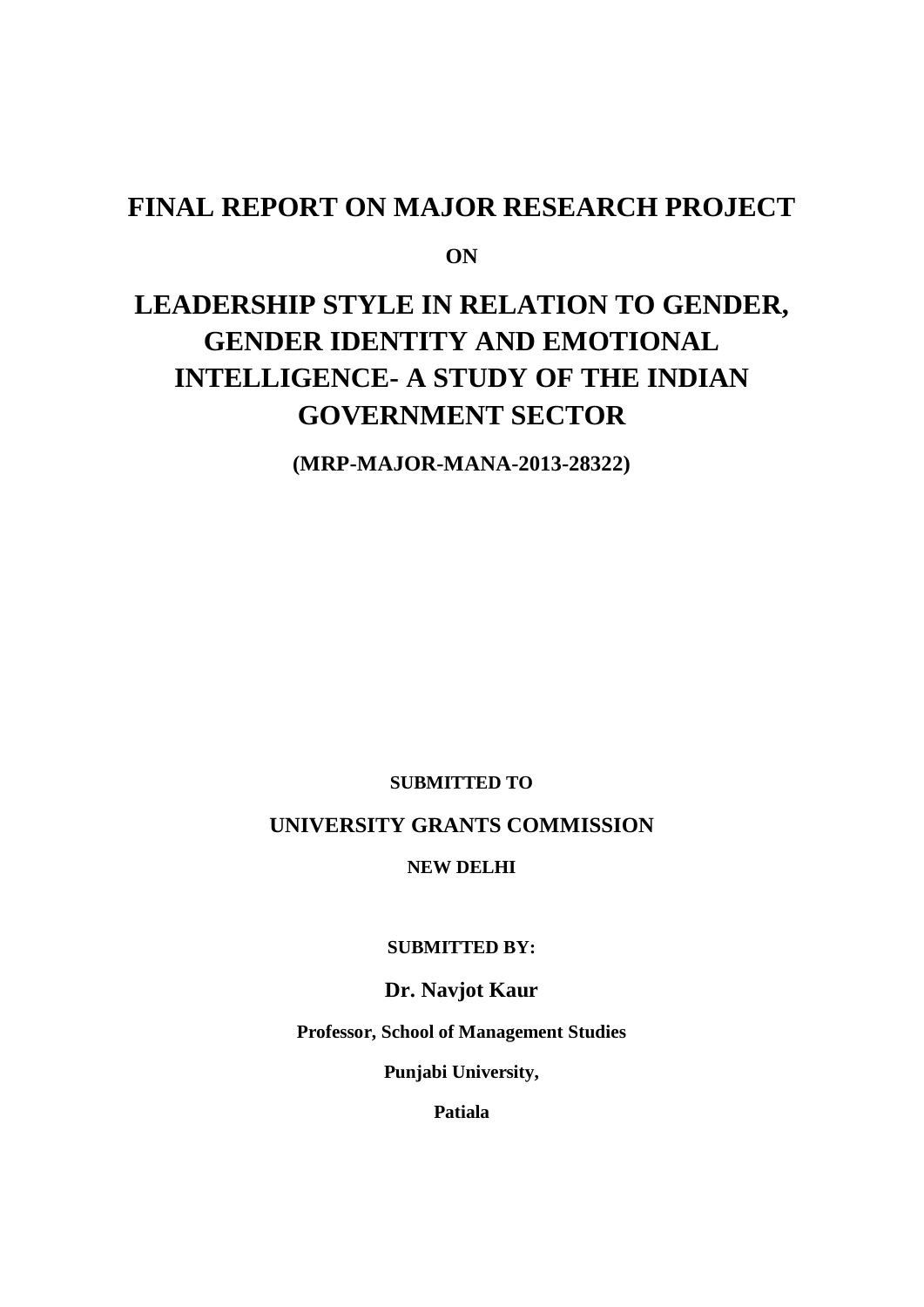#### **Annexure- VIII**

#### **FINAL REPORT ON THE ROJECT**

# **TITLED : LEADERSHIP STYLE IN RELATION TO GENDER, GENDER IDENTITY AND EMOTIONAL INTELLIGENCE- A STUDY OF THE INDIAN GOVERNMENT SECTOR**

| 1.           | Project report No. 1st /2nd /3rd/Final    | Final                                         |
|--------------|-------------------------------------------|-----------------------------------------------|
| $\mathbf{2}$ | UGC Reference No.F.                       | F No. 5-255/2014(HRP)                         |
| 3.           | Period of report                          | 01.07.2015 to 30.06.2018                      |
| 4.           | Title of research project                 | LEADERSHIP STYLE IN RELATION TO               |
|              |                                           | GENDER, GENDER IDENTITY AND                   |
|              |                                           | EMOTIONAL INTELLIGENCE- A                     |
|              |                                           | STUDY OF THE INDIAN                           |
|              |                                           | <b>GOVERNMENT SECTOR</b>                      |
|              |                                           |                                               |
| 5.           | (a) Name of the Principal Investigator    | Navjot Kaur                                   |
|              |                                           |                                               |
|              | (b) Deptt.                                | <b>School of Management Studies</b>           |
|              | (c) University/College where work has     | Punjabi University, Patiala                   |
|              | progressed                                |                                               |
|              |                                           |                                               |
|              |                                           |                                               |
| 6.           | Effective date of starting of the project | 01.07.2015                                    |
| 7.           | Grant approved and expenditure incurred   |                                               |
|              | during the period of the report:          |                                               |
|              | a. Total amount approved Rs.              |                                               |
|              | b. Total expenditure Rs                   |                                               |
|              |                                           |                                               |
|              |                                           |                                               |
|              | Report of the work done:                  |                                               |
|              | c.<br>Brief objective of the<br>(i)       | The main objective of the study was to        |
|              | project                                   |                                               |
|              |                                           | examine difference, if any, in leadership     |
|              |                                           | styles of male and female leaders in the top  |
|              |                                           |                                               |
|              |                                           | level<br>positions<br>in<br>the<br>management |
|              |                                           | government sector. Another major objective    |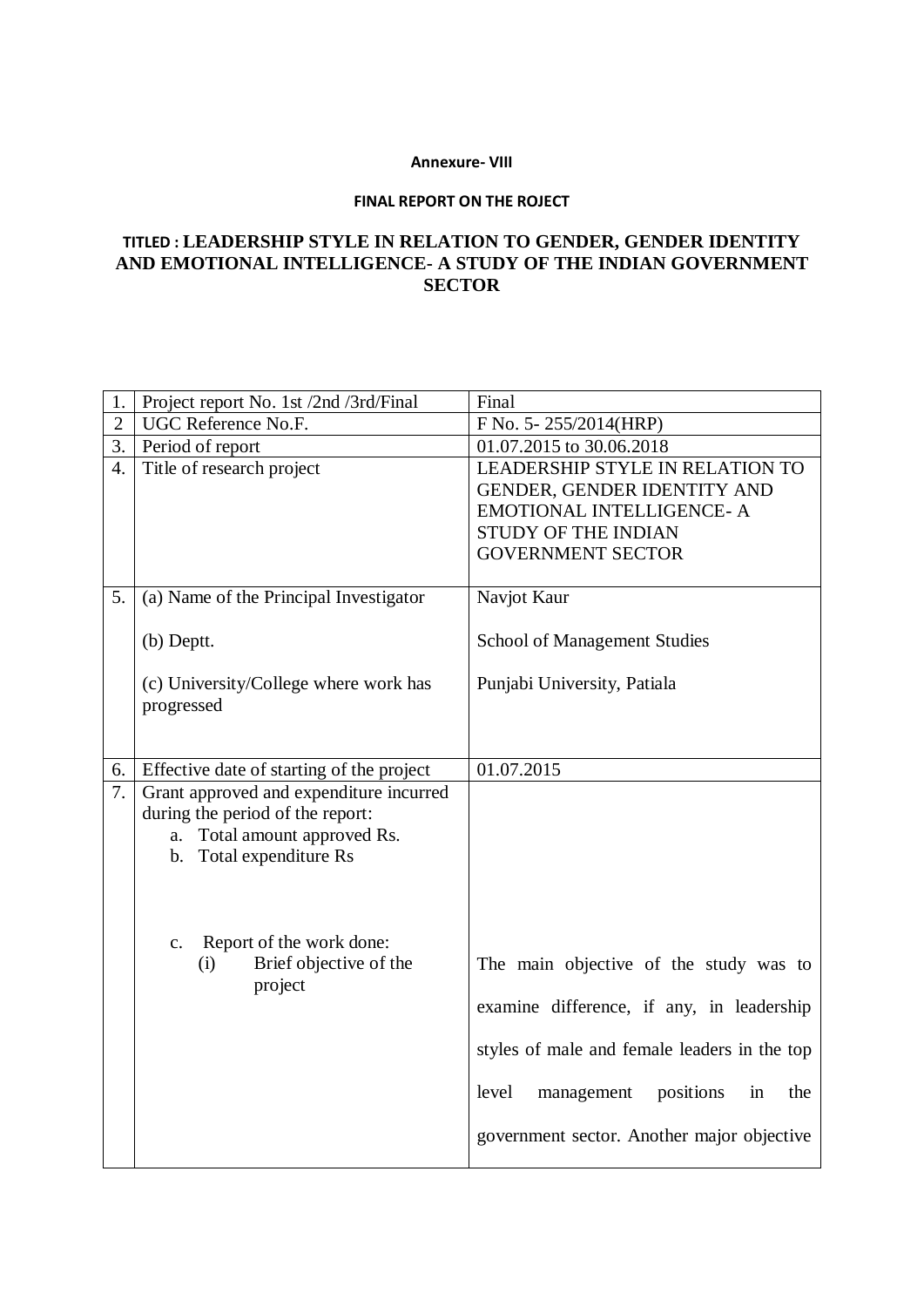|                                                                                                                                                                                                                                                     | was to find out the link between leadership                                                                                                                                                                                                                                                                          |
|-----------------------------------------------------------------------------------------------------------------------------------------------------------------------------------------------------------------------------------------------------|----------------------------------------------------------------------------------------------------------------------------------------------------------------------------------------------------------------------------------------------------------------------------------------------------------------------|
|                                                                                                                                                                                                                                                     | effectiveness<br>differences<br>and<br>across                                                                                                                                                                                                                                                                        |
|                                                                                                                                                                                                                                                     | biological sex. Further, the aim was to find                                                                                                                                                                                                                                                                         |
|                                                                                                                                                                                                                                                     | the relation of gender identities of the                                                                                                                                                                                                                                                                             |
|                                                                                                                                                                                                                                                     | leaders with the leaders' style of leading The                                                                                                                                                                                                                                                                       |
|                                                                                                                                                                                                                                                     | research also aimed to investigate the                                                                                                                                                                                                                                                                               |
|                                                                                                                                                                                                                                                     | emotional intelligence of leaders to find out                                                                                                                                                                                                                                                                        |
|                                                                                                                                                                                                                                                     | if it plays a role in the context of leadership                                                                                                                                                                                                                                                                      |
|                                                                                                                                                                                                                                                     | effectiveness.                                                                                                                                                                                                                                                                                                       |
|                                                                                                                                                                                                                                                     |                                                                                                                                                                                                                                                                                                                      |
| ii. Work done so far and results achieved<br>and publications, if any, resulting from<br>the work                                                                                                                                                   | Please refer appendix A                                                                                                                                                                                                                                                                                              |
| iii. Has the progress been according to<br>original plan of work and towards<br>achieving the objective. if not, state<br>reasons                                                                                                                   | Progress has been as planned                                                                                                                                                                                                                                                                                         |
| iv. Please indicate the difficulties, if any,<br>experienced in implementing the project                                                                                                                                                            | The major difficulty faced during the<br>implementation of the project has been data<br>collection. Since, the data had to be<br>collected from civil service officers, getting<br>time from the officers was a big hurdle. The<br>officers due to paucity of time found it<br>difficult to provide the information. |
| v. If project has not been completed,<br>please indicate the approximate time by<br>which it is likely to be completed. A<br>summary of the work done for the period<br>(Annual basis) may please be sent to the<br>Commission on a separate sheet. | Not Applicable<br>The project has been completed                                                                                                                                                                                                                                                                     |
| vi. If the project has been completed,<br>please enclose a summary of the findings<br>of the study. One bound copy of the final<br>report of work done may also be sent to<br>University Grants Commission.                                         | The dominant leadership style of<br>officers<br>passive/avoidance<br>is<br>leadership<br>transactional<br>and                                                                                                                                                                                                        |
|                                                                                                                                                                                                                                                     | leadership style. It was found that                                                                                                                                                                                                                                                                                  |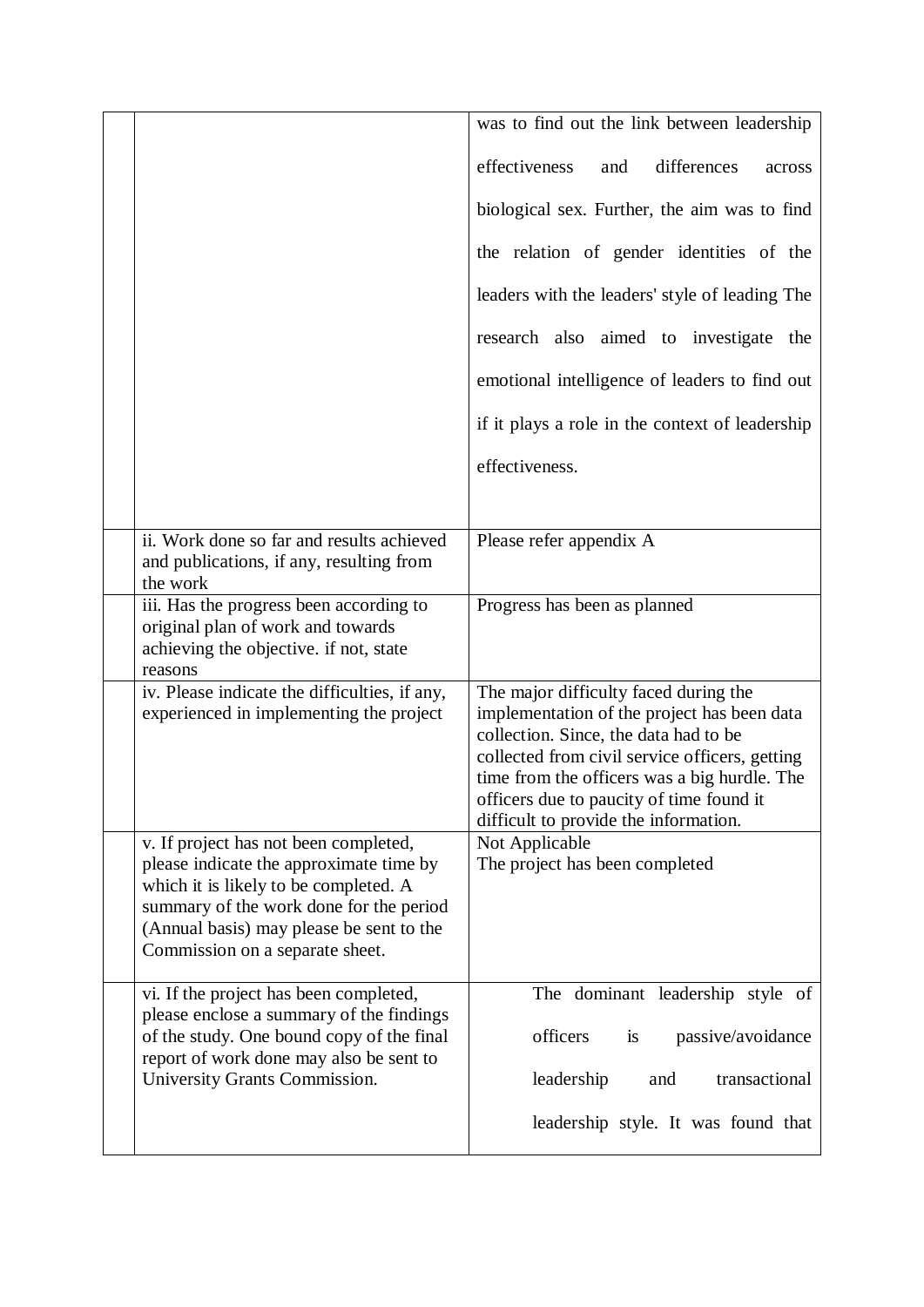majority officers showed either passive/avoidance style or transactional style of leadership. This means that these officers just follow the rules and regulations and do not show innovativeness and initiative to bring about change. The creative decision making and emotional inspiration that can be provided by transformational leaders is lacking. Leadership style is related to education level. Higher the education, more the officer possesses transformational leadership style. The study found that post graduates or doctorates officers displayed transformational style more than officers who are only graduates. Probably education provides more exposure and maturity in these officers. Officers in the lowest age group exhibited highest level of transformational leadership style and as age increased the scores decreased. The younger officers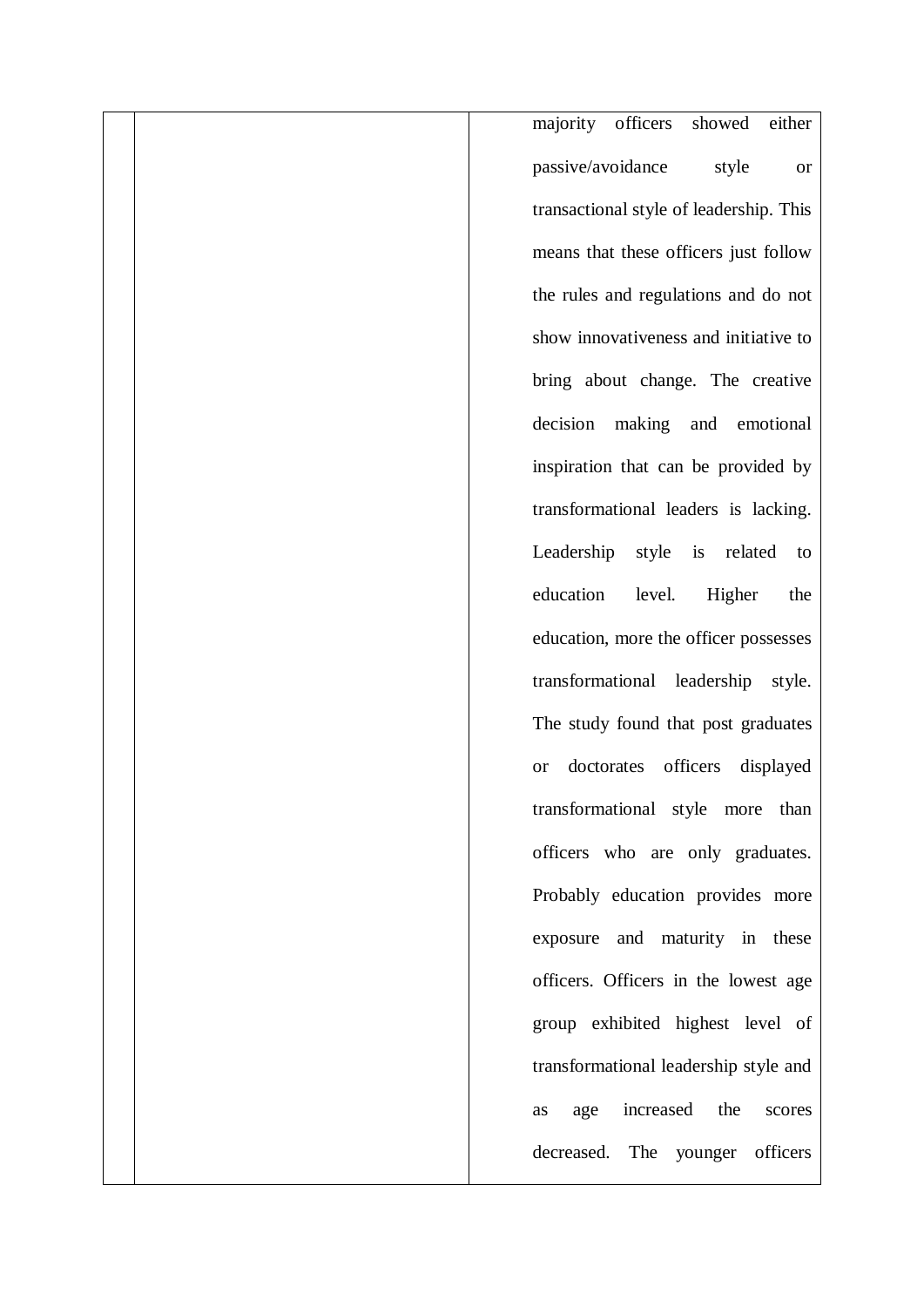probably get discouraged and resort to the prevalent transactional or passive/avoidance style. Both, male and female officers display transactional style of leadership.

Age has no relation to Transactional style. Officers of all ages have transactional style of leadership. Officers belonging to all age groups have transactional style. Gender, age or education has no relation to passive/ avoidance leadership style.

Majority of officers have either an undifferentiated gender identity or an androgynous gender identity. This means that there are very few officers that have a fully masculine or feminine gender identity. Majority have a mix of both traits. Officers having undifferentiated gender identity have a low transformational leadership style. On the other hand, officers having androgynous identities, score high on transformational style. Androgynous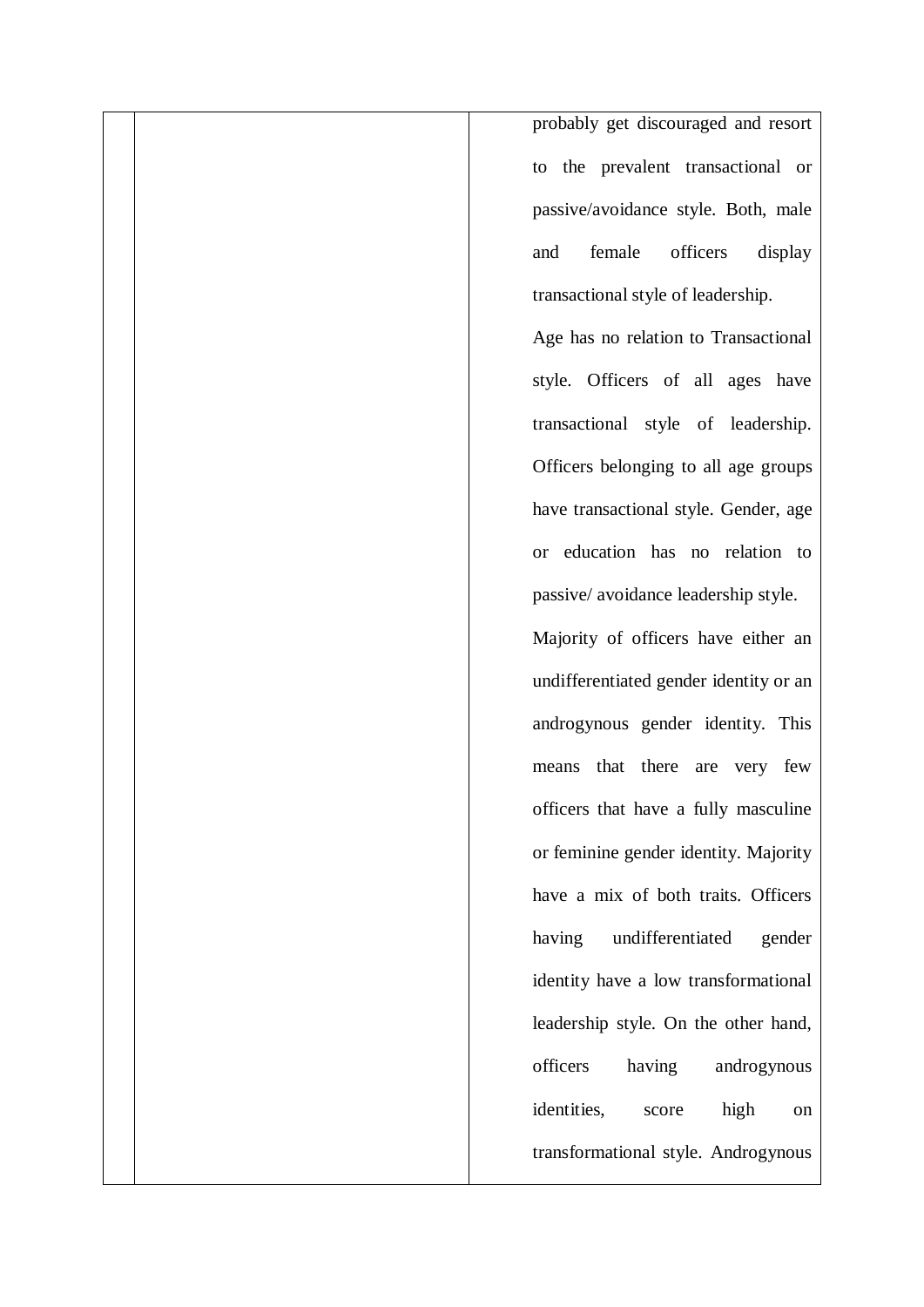identity indicates a person having both male and female traits. Majority of officers have an average or above average level of emotional quotient. This is a positive finding as average or high emotional intelligence helps in effective working style and interpersonal relationships. Emotional quotient did not show any relation with gender, age or educational qualification.

Emotional Quotient did not have any relationship with leadership style of Officers. The leadership style did not vary with emotional quotient. But it may be helping officers in better coping mechanisms and interpersonal styles. Subordinates working under these officers did not find officers to be displaying either transformational or transactional styles of leadership. This indicates that the effectiveness of any of these styles is low among the officers.

vii. Any other information which would  $\begin{vmatrix} a & b \end{vmatrix}$  a) One project fellow was appointed,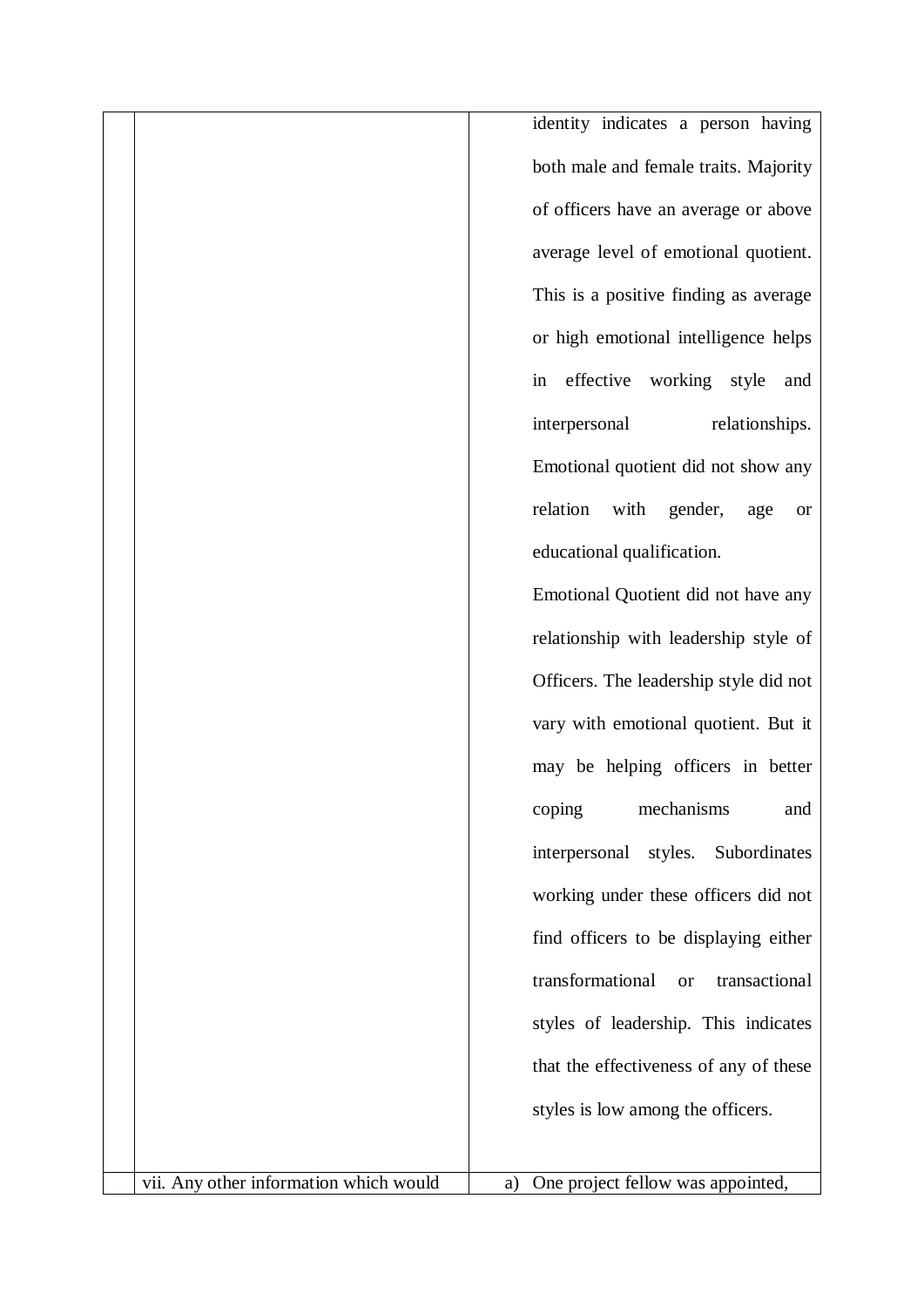| help in evaluation of work done on the       |    | who got trained in research.              |
|----------------------------------------------|----|-------------------------------------------|
|                                              |    |                                           |
| project. At the completion of the project,   |    | b) The project fellow also got registered |
| the first report should indicate the output, |    | for PhD on a related topic which is       |
| such as (a) Manpower trained (b) Ph. D.      |    | supplementary in nature to the            |
| awarded (c) Publication of results (d)       |    | present project.                          |
| other impact, if any                         | C) | Research papers have been                 |
|                                              |    | communicated and accepted for             |
|                                              |    | publication. Paper was also               |
|                                              |    | presented at an International             |
|                                              |    | conference.                               |
|                                              | d) | The findings and recommendations          |
|                                              |    | presented in the report will have a far   |
|                                              |    | reaching influence on the selection       |
|                                              |    | and training of civil service officers.   |
|                                              |    |                                           |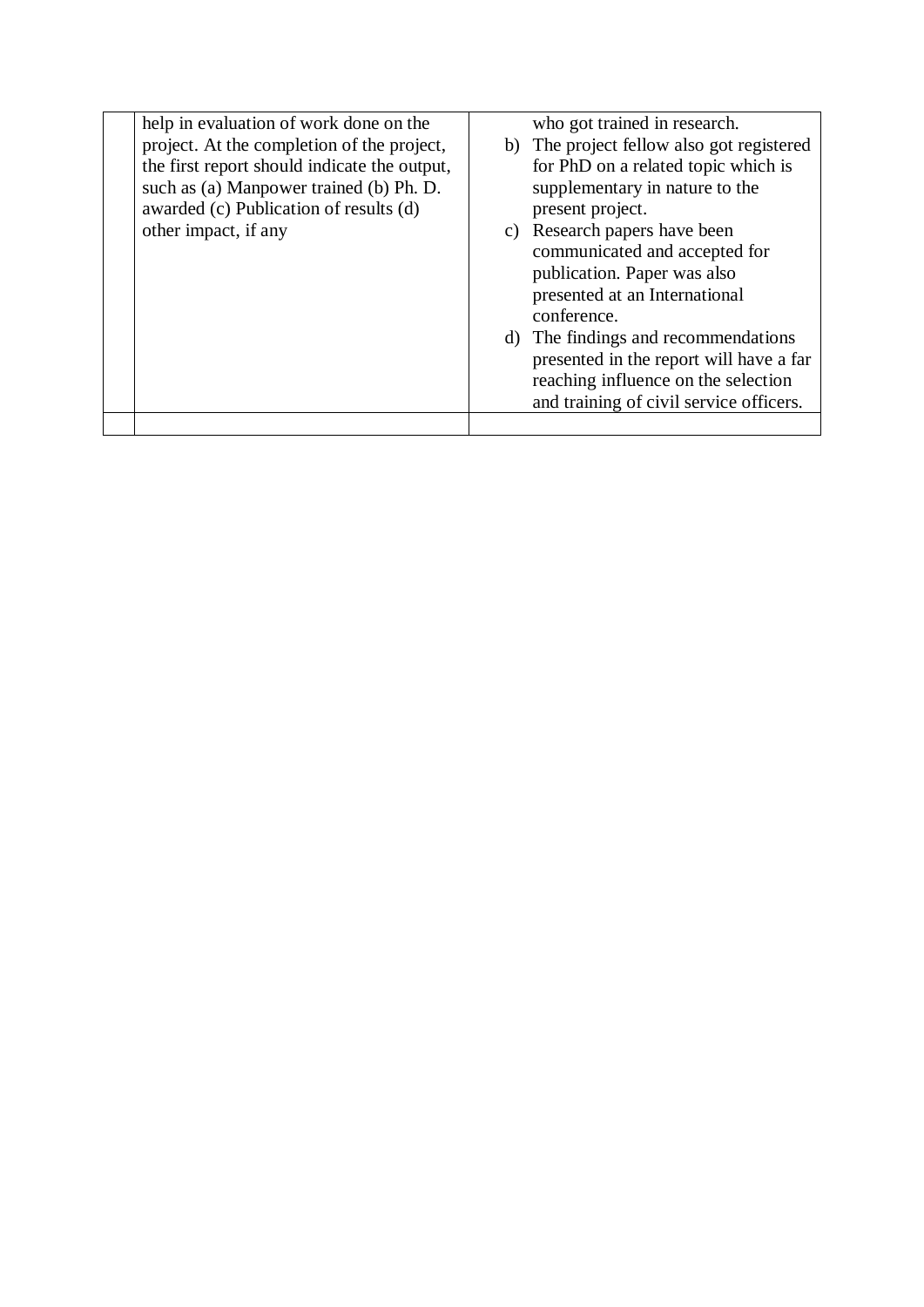# **ANNEXURE- IX**

# **INFORMATION ON THE MAJOR RESEARCH PROJECT**

# **TITLED: LEADERSHIP STYLE IN RELATION TO GENDER, GENDER IDENTITY AND EMOTIONAL INTELLIGENCE- A STUDY OF THE INDIAN GOVERNMENT SECTOR**

| Title of the Project       | LEADERSHIP STYLE IN RELATION TO GENDER,                       |
|----------------------------|---------------------------------------------------------------|
|                            | <b>GENDER IDENTITY AND EMOTIONAL</b>                          |
|                            | INTELLIGENCE- A STUDY OF THE INDIAN                           |
|                            | <b>GOVERNMENT SECTOR</b>                                      |
| Name and ADDRESS OF THE    | Dr. Navjot Kaur                                               |
| PRINCIPAL INVESTIGATOR     | Professor,                                                    |
|                            | School of Management Studies, Punjabi University,             |
|                            | Patiala-147002                                                |
| <b>NAME AND ADDRESS OF</b> | School of Management Studies, Punjabi University,             |
| THE INSTITUTION            | Patiala -147002                                               |
| UGC APPROVAL LETTER        | F No. 5-255/2014(/HRP) DATED 17.08.2015                       |
| <b>NO. AND DATE</b>        |                                                               |
| TENURE OF THE PROJECT      | Three years                                                   |
| <b>TOTAL GRANT</b>         | Rs. 6,51,000                                                  |
| <b>ALLOCATED</b>           |                                                               |
| <b>FINAL EXPENDITURE</b>   | Rs. 5,81,143                                                  |
| TITLE OF THE PROJECT       | LEADERSHIP STYLE IN RELATION TO GENDER,                       |
|                            | <b>GENDER IDENTITY AND EMOTIONAL</b>                          |
|                            | <b>INTELLIGENCE- A STUDY OF THE INDIAN</b>                    |
|                            | <b>GOVERNMENT SECTOR</b>                                      |
| <b>OBJECTIVES OF THE</b>   | - The objectives of the study were:                           |
| <b>PROJECT</b>             |                                                               |
|                            |                                                               |
|                            | To find out the dominant leadership<br>1.<br>style            |
|                            | (Transactional and Transformational) in the                   |
|                            | government sector and compare the style of male               |
|                            | leaders to that of female leaders.                            |
|                            | To investigate the gender identity and compare the<br>2.      |
|                            | leadership style of the leaders on the basis of their         |
|                            | gender identity, irrespective of their biological sex.        |
|                            | To<br>analyze<br>relationship<br>3.<br>the<br>of<br>emotional |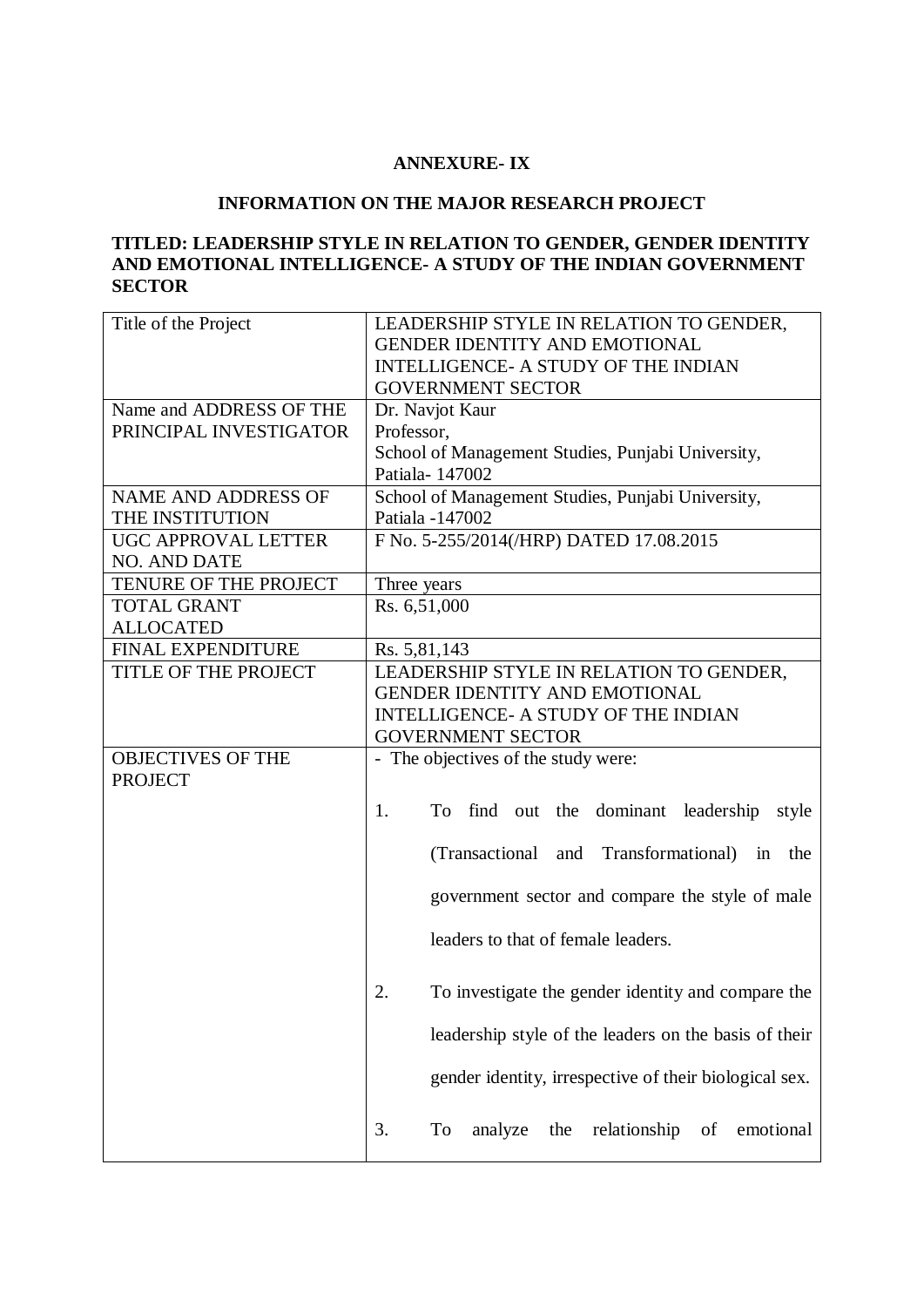|                                                   | intelligence of leaders with their leadership style.            |
|---------------------------------------------------|-----------------------------------------------------------------|
|                                                   |                                                                 |
|                                                   |                                                                 |
|                                                   |                                                                 |
|                                                   |                                                                 |
|                                                   |                                                                 |
| <b>WHETHER OBJECTIVES</b><br><b>WERE ACHIEVED</b> | Yes (Refer Appendix B)                                          |
| <b>ACHIEVEMENTS FROM THE</b><br><b>PROJECT</b>    | The major achievement of this project is that it has            |
|                                                   | explored the leadership style and its effectiveness             |
|                                                   | of Government officers which can help achieving                 |
|                                                   | the objectives of the state and central governments.            |
|                                                   | The<br>recommendations<br>help government<br>can                |
|                                                   | implement its policies regarding developmental                  |
|                                                   | activities.                                                     |
| <b>SUMMARY OF THE</b>                             | The dominant leadership style of officers is                    |
| FINDINGS (IN 500 WORDS)                           | passive/avoidance leadership and transactional                  |
|                                                   | leadership style. It was found that majority officers           |
|                                                   | passive/avoidance<br>showed<br>either<br>style<br><sub>or</sub> |
|                                                   | transactional style of leadership. This means that              |
|                                                   | these officers just follow the rules and regulations            |
|                                                   | and do not show innovativeness and initiative to                |
|                                                   | bring about change. The creative decision making                |
|                                                   | and emotional inspiration that can be provided by               |
|                                                   | transformational leaders is lacking. Leadership                 |
|                                                   | style is related to education level. Higher the                 |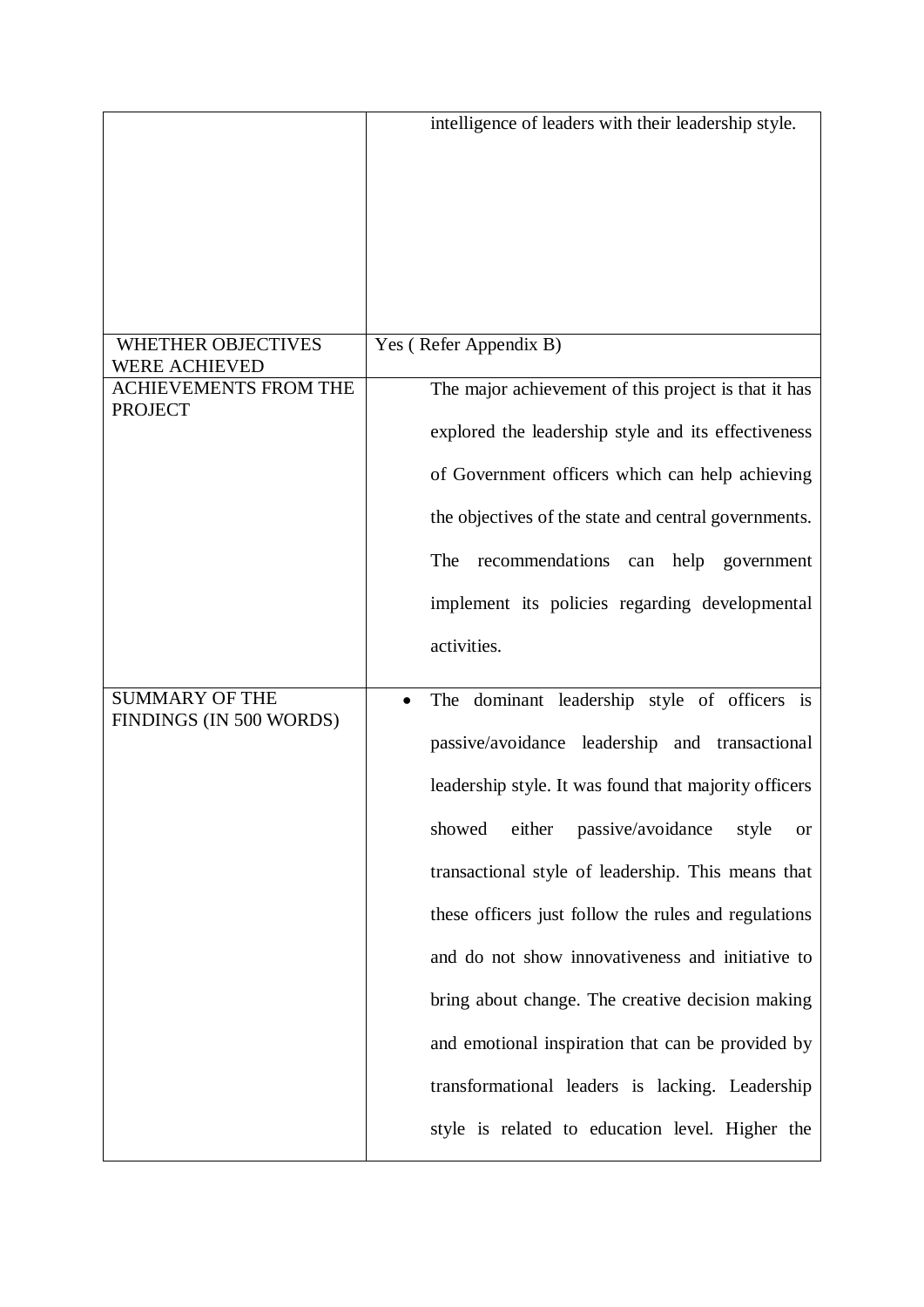education, more the officer possesses transformational leadership style. The study found that post graduates or doctorates officers displayed transformational style more than officers who are only graduates. Probably education provides more exposure and maturity in these officers.

- Officers in the lowest age group exhibited highest level of transformational leadership style and as age increased the scores decreased. The younger officers probably get discouraged and resort to the prevalent transactional or passive/avoidance style.
- Both, male and female officers display transactional style of leadership.
- Age has no relation to Transactional style. Officers of all ages have transactional style of leadership. Officers belonging to all age groups have transactional style.
- Gender, age or education has no relation to passive/ avoidance leadership style.
- Majority of officers have either an undifferentiated gender identity or an androgynous gender identity. This means that there are very few officers that have a fully masculine or feminine gender identity. Majority have a mix of both traits. Officers having undifferentiated gender identity have a low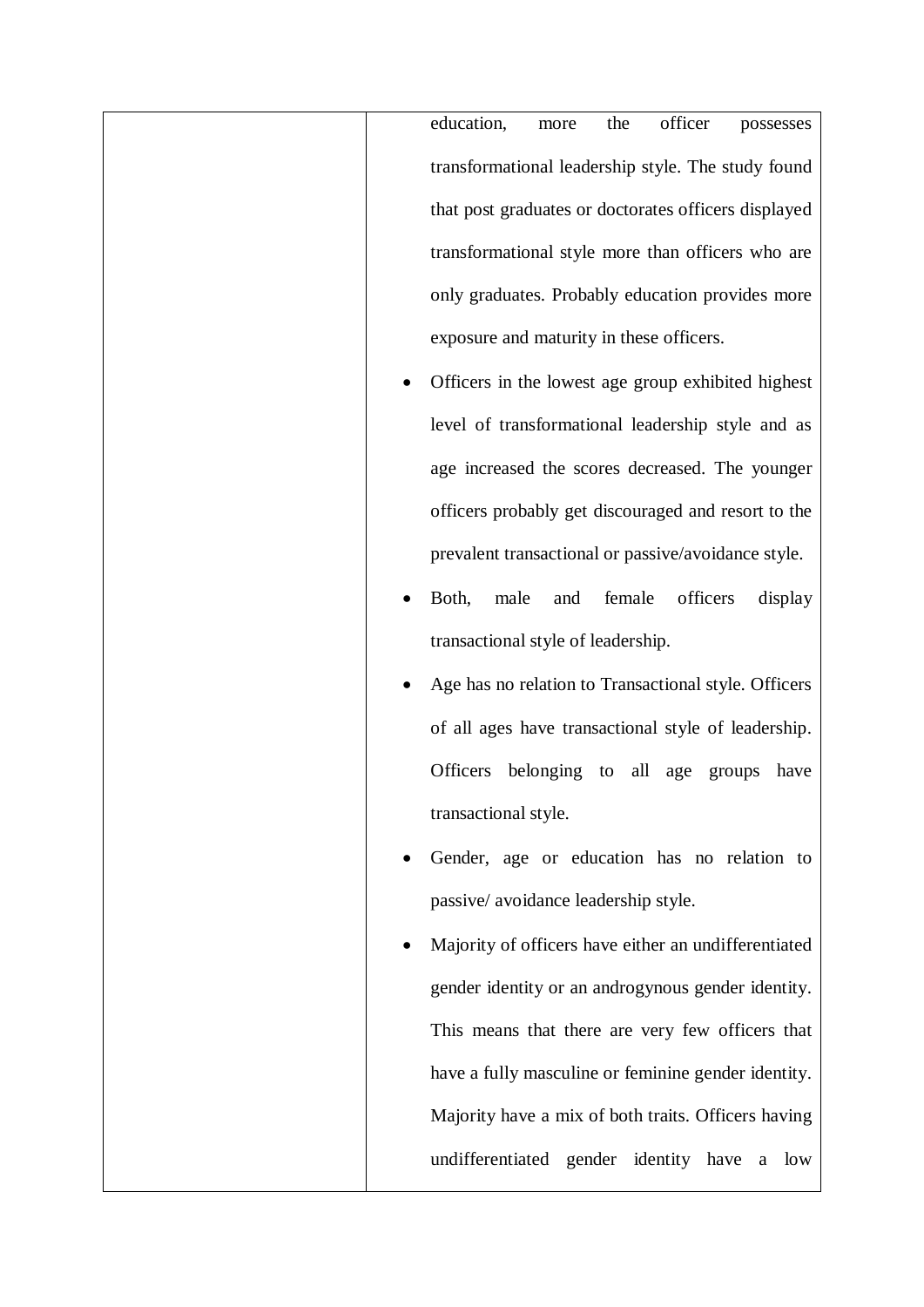transformational leadership style. On the other hand, officers having androgynous identities, score high on transformational style. Androgynous identity indicates a person having both male and female traits. This conclusion totally matches with Ivan (2012) who argued about the importance of sex role or gender identity as the potential predictor of different leadership styles. The role of nonverbal sensitivity (Rosenthal et al., 1979) has also been discussed. The results showed that participants with psychological androgynous features tend to use more transformational leadership style and the sex-role identity predicts leadership patterns especially in case of men participants. Even though women proved to be more nonverbally accurate in comparison to men, the relation is week in case of women with high feminine identity. Majority of officers have an average or above

average level of emotional quotient. This is a positive finding as average or high emotional intelligence helps in effective working style and interpersonal relationships. As studied by Brown (2014) the effects of emotional intelligence (EI) and leadership styles on sales performance and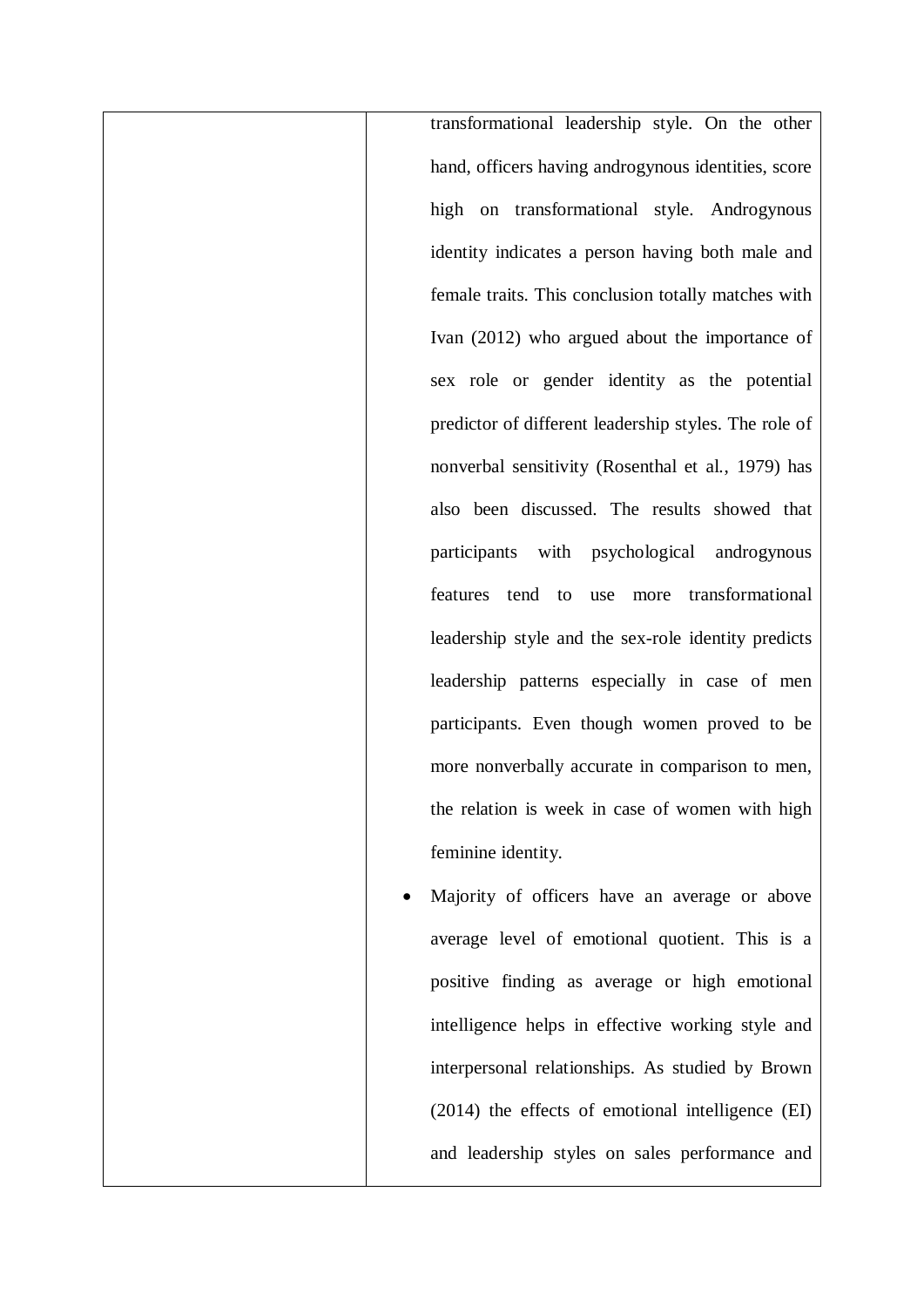|                                                                  | conclusion<br>with<br>the<br>that<br>both<br>up<br>came        |
|------------------------------------------------------------------|----------------------------------------------------------------|
|                                                                  | transactional and transformational leadership                  |
|                                                                  | styles and the level of emotional intelligence                 |
|                                                                  | acuity can effect and determine the level of                   |
|                                                                  | salespersons performance.                                      |
|                                                                  | Emotional quotient did not show any relation with              |
|                                                                  | gender, age or educational qualification.                      |
|                                                                  | Emotional Quotient did not have any relationship               |
|                                                                  | with leadership style of Officers. The leadership              |
|                                                                  | style did not vary with emotional quotient. But it             |
|                                                                  | helping officers in better<br>be<br>coping<br>may              |
|                                                                  | mechanisms and interpersonal styles.                           |
|                                                                  | Subordinates working under these officers did not              |
|                                                                  | officers<br>find<br>displaying<br>either<br>be<br>to           |
|                                                                  | transformational<br>transactional<br>styles<br>of<br><b>or</b> |
|                                                                  | leadership. This indicates that the effectiveness of           |
|                                                                  | any of these styles is low among the officers.                 |
|                                                                  |                                                                |
| <b>TO</b><br><b>THE</b><br><b>CONTRIBUTION</b><br><b>SOCIETY</b> | The finding of the project regarding leadership                |
|                                                                  | style of Civil service officers is of utmost                   |
|                                                                  | importance for the country. The Government must                |
|                                                                  | train its officers<br>to adopt transformational                |
|                                                                  | leadership. Specific training and feedback modules             |
|                                                                  | are available which can be adopted for the                     |
|                                                                  | purpose. Right after selection or at later stages,             |
|                                                                  |                                                                |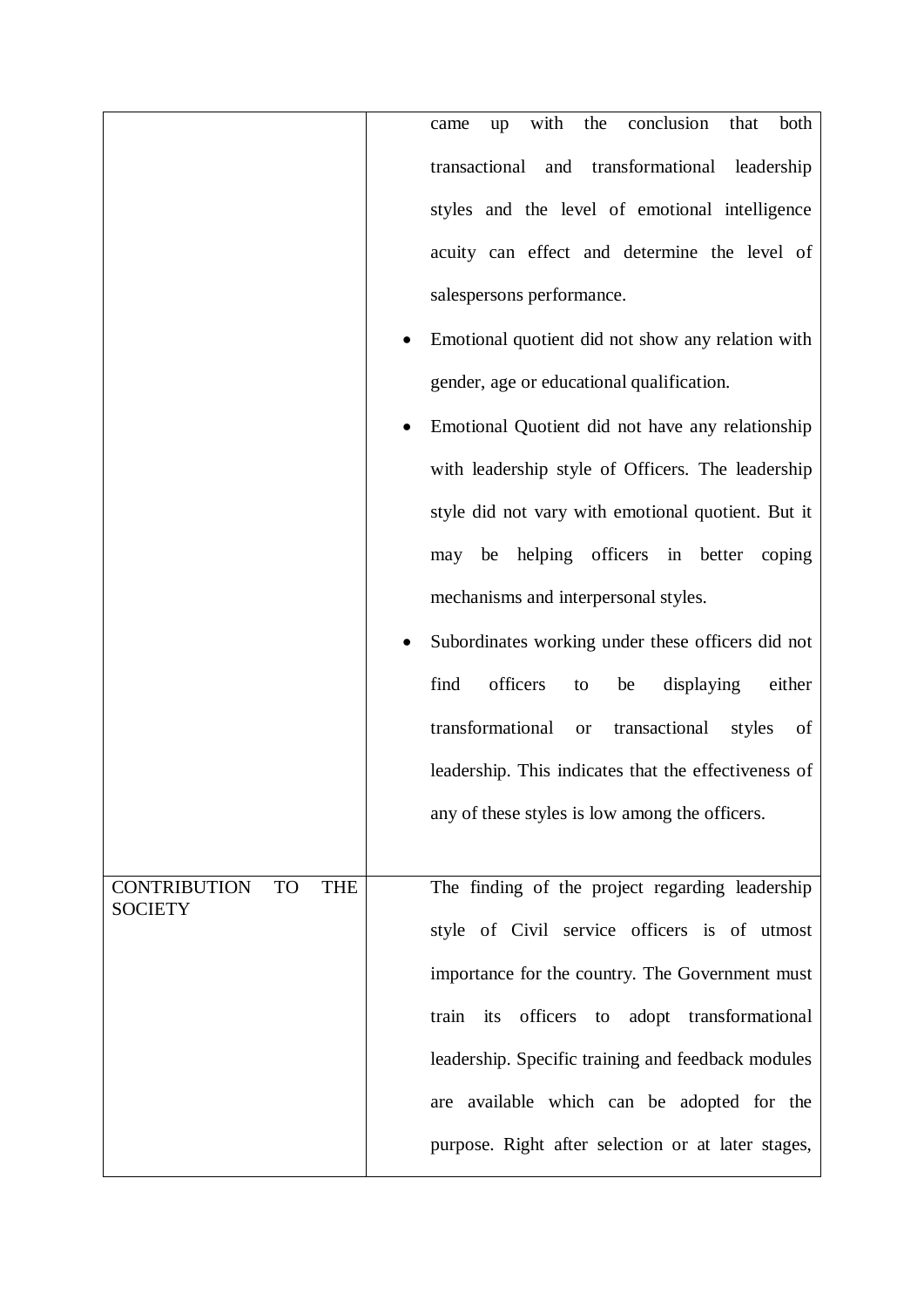|                           | leadership training must be provided to these          |
|---------------------------|--------------------------------------------------------|
|                           | officers. Transactional or Passive/avoidance styles    |
|                           | have shown to work in running routine jobs, but        |
|                           | nation building requires transformational style.       |
|                           |                                                        |
| WHETHER ANY PH.D.         | PhD enrolled, which is closely related to the project. |
| ENROLLED/PRODUCED         | PhD is in progress by Harshdeep Kaur who is also a co  |
| <b>OUT OF THE PROJECT</b> | author in the published papers.                        |
|                           |                                                        |
| NO. OF PUBLICATIONS OUT   | Number of publications $-03$                           |
| OF THE PROJECT            | Communicated and accepted-02                           |
|                           | Paper presentation - 01                                |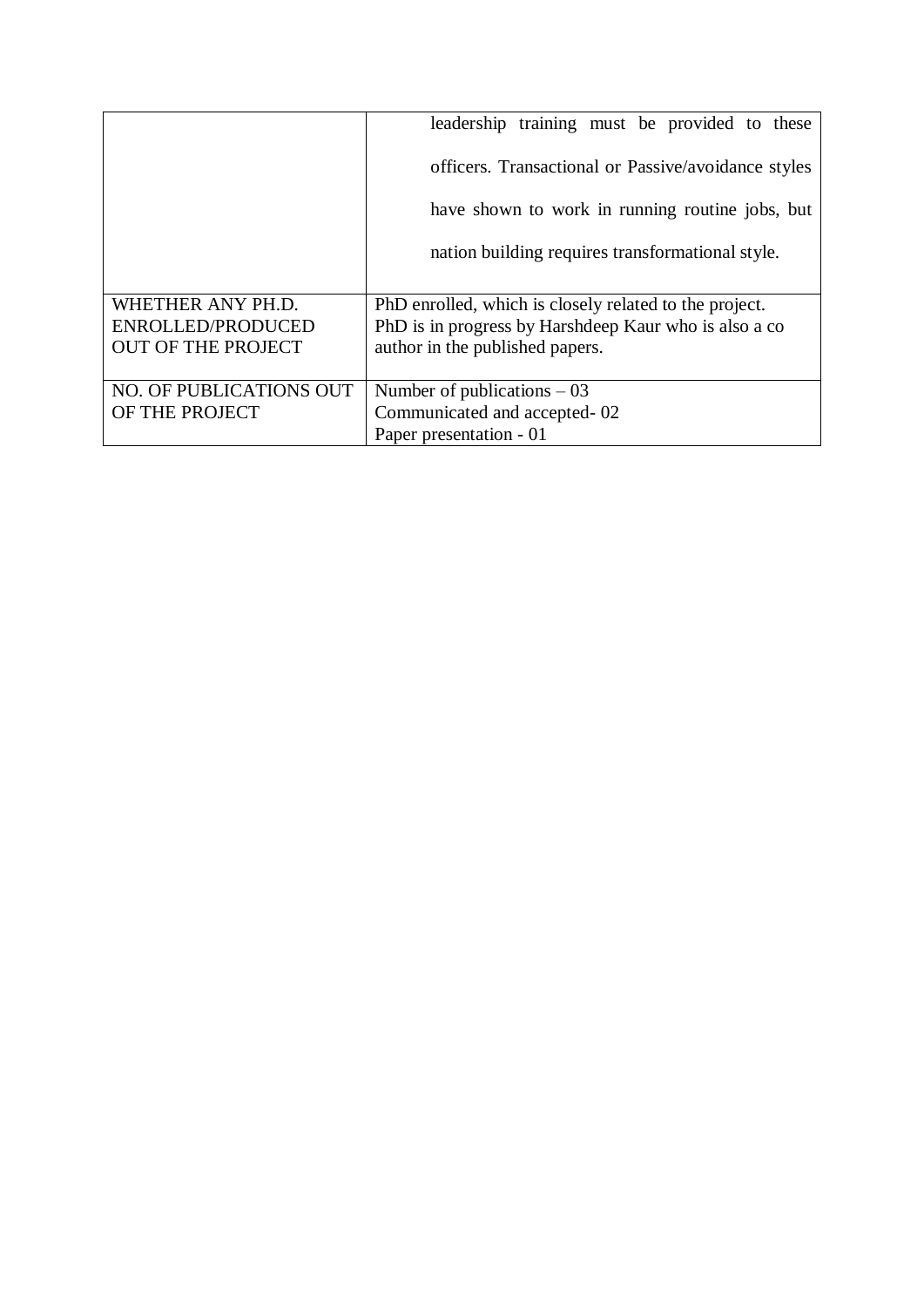#### **Appendix A**

#### **(Annexure- VIII- 7- c-ii)**

Work done so far and results achieved and publications, if any, resulting from the work:

Carrot and stick approach of management is long lost. Today is the era of shared growth. Management has to take its employees along, while on the up-hill drive to success. The changed dimensions have brought in a new definition and understanding of the concept called 'leadership'. Flatter- organizations and team style of functioning has dispelled the masculine traits long associated with leadership. Today, much more is needed from a leader than the qualities of dominance, structure and risk-taking ability. This era ushered in the need for a leader to be relationship oriented, nurturing and participative to lead the groups successfully. These qualities have long been associated with the female sex. So, the changed organisational dimensions make it important to study the leadership styles on the basis of biological sex, as these differences, if any, that emerge may indicate which sex may rule the roost in the coming times.

Emergence of women in larger number in the leadership positions is another factor that raises the need of a gender based study of leadership. As more and more women reach the top echelons of management, it becomes very important for organizations to understand their behaviour and style of functioning. A pertinent question that arises here is, why so much focus on women or gender in context of leadership styles? This is because of the strong connection we hold in our minds between 'masculine traits' and 'leader'. It becomes important to focus on non-prototypical members of a category.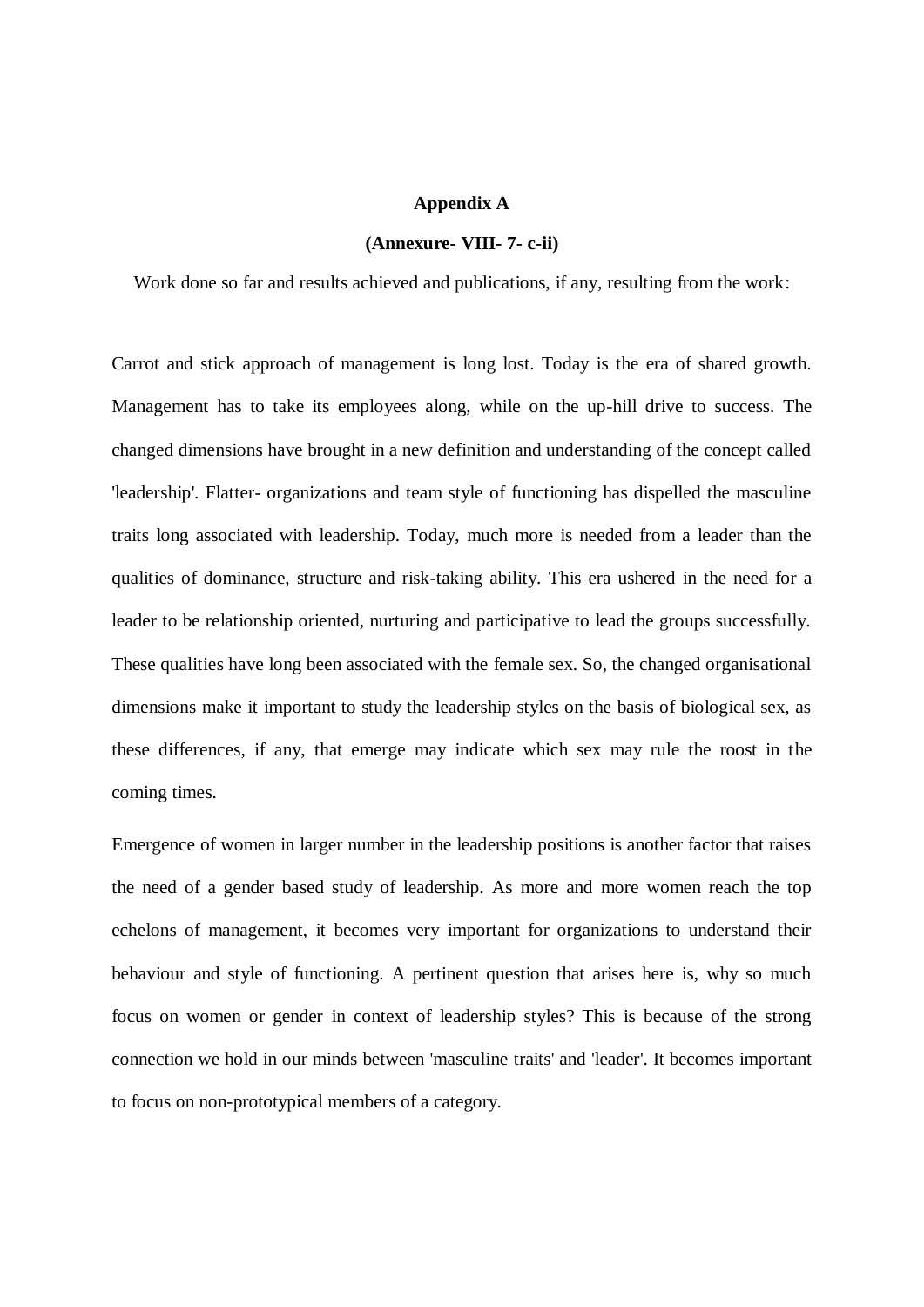Not only studying the style of functioning on the basis of gender is a need of the time, it's also important to study the outcome of these styles. Comparing leadership effectiveness on the basis of biological sex will throw light on the performance of males and females at these positions and when this beam moves across the glass-ceiling, it might just illuminate the organizations on the under-representation of women in their management and its effect on their success.

Because of multiple views presented by the researchers on the relation of biological sex with leadership styles and effectiveness over time and across boundaries, sociologists and psychologists came out with another explanation for this. It was indicated that a person may have a style of functioning opposite to that of his biological sex under the influence of his social moorings and organizational context. Thus, it becomes important to study the gender identity with which an individual identifies. Further, how this identity relates to his/her style of leadership is a pertinent question. Thus, the study of effect of society and job dimensions on an individual's gender identity irrespective of his biological sex is important and much needed.

While conducting the review of literature it was observed that, most of the researchers emphasize on the influence of 'organizational context' on masculinity/femininity of the leaders as well as their leadership style. But to its sharp contrast, most of the research has been conducted either on management students or in non-organizational set-up like social service oriented mahila Mandal, army and church (sisters & brothers). This brought to light a gap in the literature, where a very important and well established influencer has not been extensively researched. This became a motivation and need to carry out this research in the real world organizational context.

The concept of changing work-force dynamics, women in leadership and social influence on emotional intelligence in the form of gender identity are relatively recent in our country as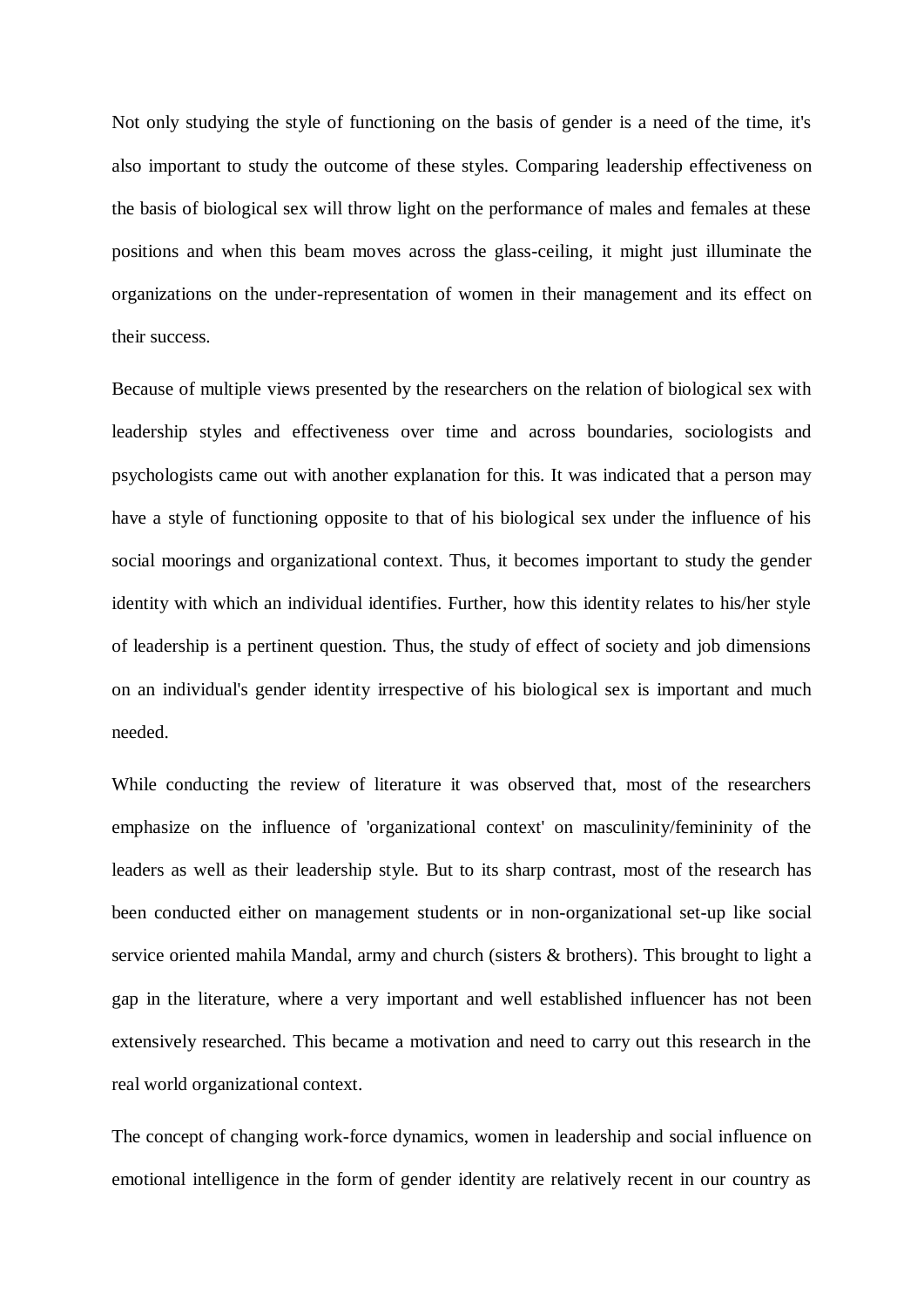compared to the west. Reviewing the literature one can see that not much work on studying leadership styles on the basis of biological sex, gender identity and EQ have been done in the Indian context. Of the related work that has been done in this area, even lesser has been done on the government sector of our country. Thus, there is a clear and impelling need to study leadership styles of men and women leaders in the top management positions in the government sector of India.

The study included officers of Punjab Civil Services along with allied PCS. Officers who directly get selected via Punjab Public Service Commission (PPSC) have been covered under this research study.

Taking into consideration the objectives of the study, appropriate questions were framed. The questionnaire used in this particular research study comprises of three different scales:

- Multifactor Leadership Questionnaire
- The Bem Sex Role Inventory
- The Bar On scale

Reliability and validity of all the selected scales was checked before using the same for final data collection.

The information was collected from the respective respondents through questionnaires and the complete information and accuracy of the data was checked through some procedures. The responses were coded with numbers to make the analysis simple and convenient using Statistical Package for Social Science (SPSS). SPSS Version21.0 has been used to interpret the results of this research study. Descriptive as well as Inference analysis was used.

Descriptive statistics such as mean, standard deviation, minimum as well as maximum values were calculated to study the nature of distribution of scores of variables – ethical behavior, organizational commitment, personal values, corporate ethical values and spirituality.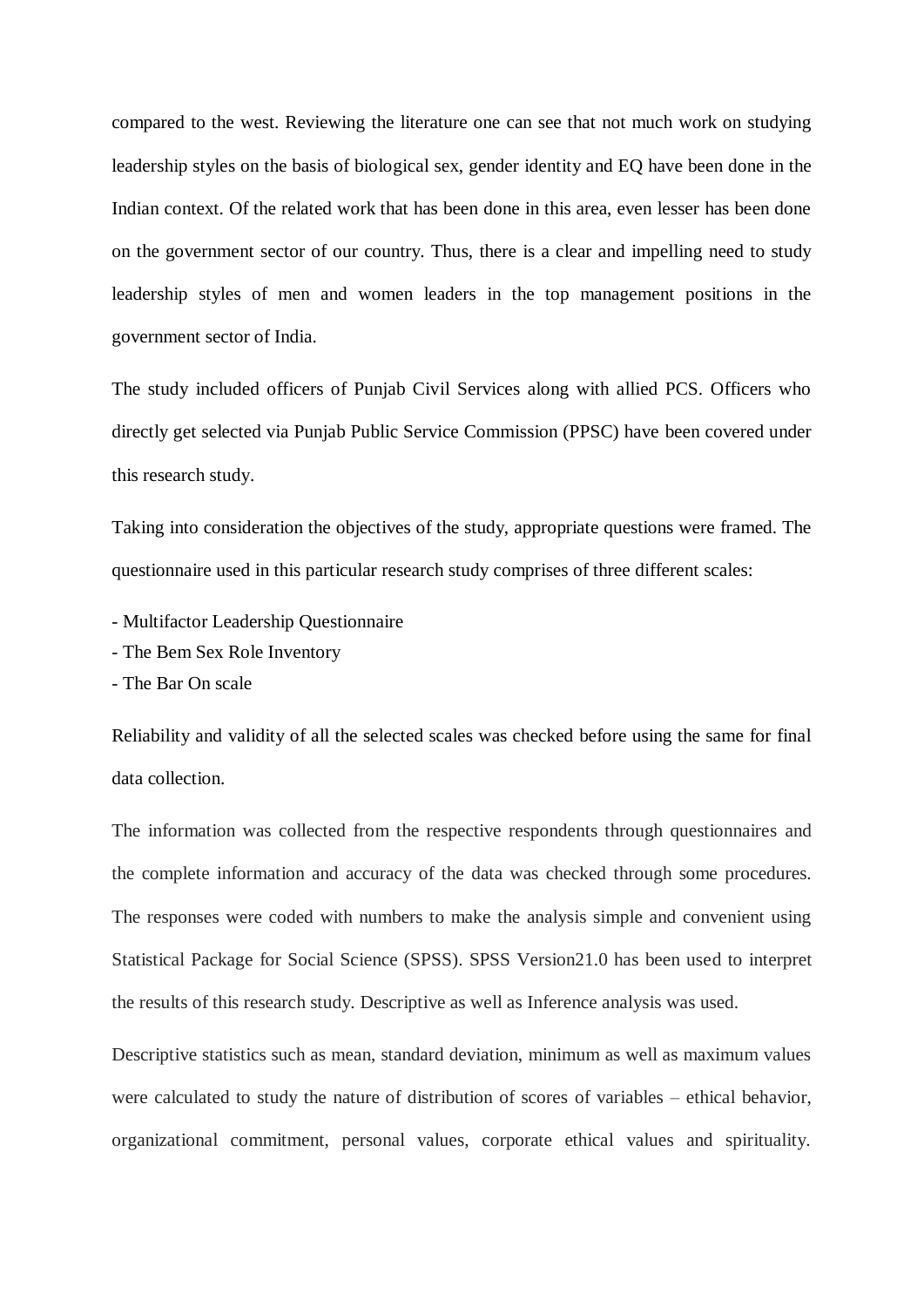Frequency and percentage distribution was used to analyze the demographic profile of respondents.

To ascertain the extent of relationship between several variables under study, Pearson product moment correlations between gender, gender identity and leadership style was calculated. Closer the correlation coefficient (r) gets to 1.0, better the relationship is **(Sekaran, 2003)**.

Independent t-test has also been used to study the significant differences among various variables under study.

One way analysis of variance (ANOVA) used to study the effect of various demographic variables such as age, gender and education level etc.

The dominant leadership style of officers is passive/avoidance leadership and transactional leadership style. It was found that majority officers showed either passive/avoidance style or transactional style of leadership.

Majority of officers have either an undifferentiated gender identity or an androgynous gender identity. This means that there are very few officers that have a fully masculine or feminine gender identity. Majority have a mix of both traits. Officers having undifferentiated gender identity have a low transformational leadership style. On the other hand, officers having androgynous identities, score high on transformational style.

Emotional Quotient did not have any relationship with leadership style of Officers. The leadership style did not vary with emotional quotient. But it may be helping officers in better coping mechanisms and interpersonal styles.

Publications related to the project:

1. Navjot kaur and Harshdeep kaur, 'Effect of age, gender and education level of Punjab Civil Service officers on ethical decision making' International Journal of Research and Analytical review ISSN 2349-5138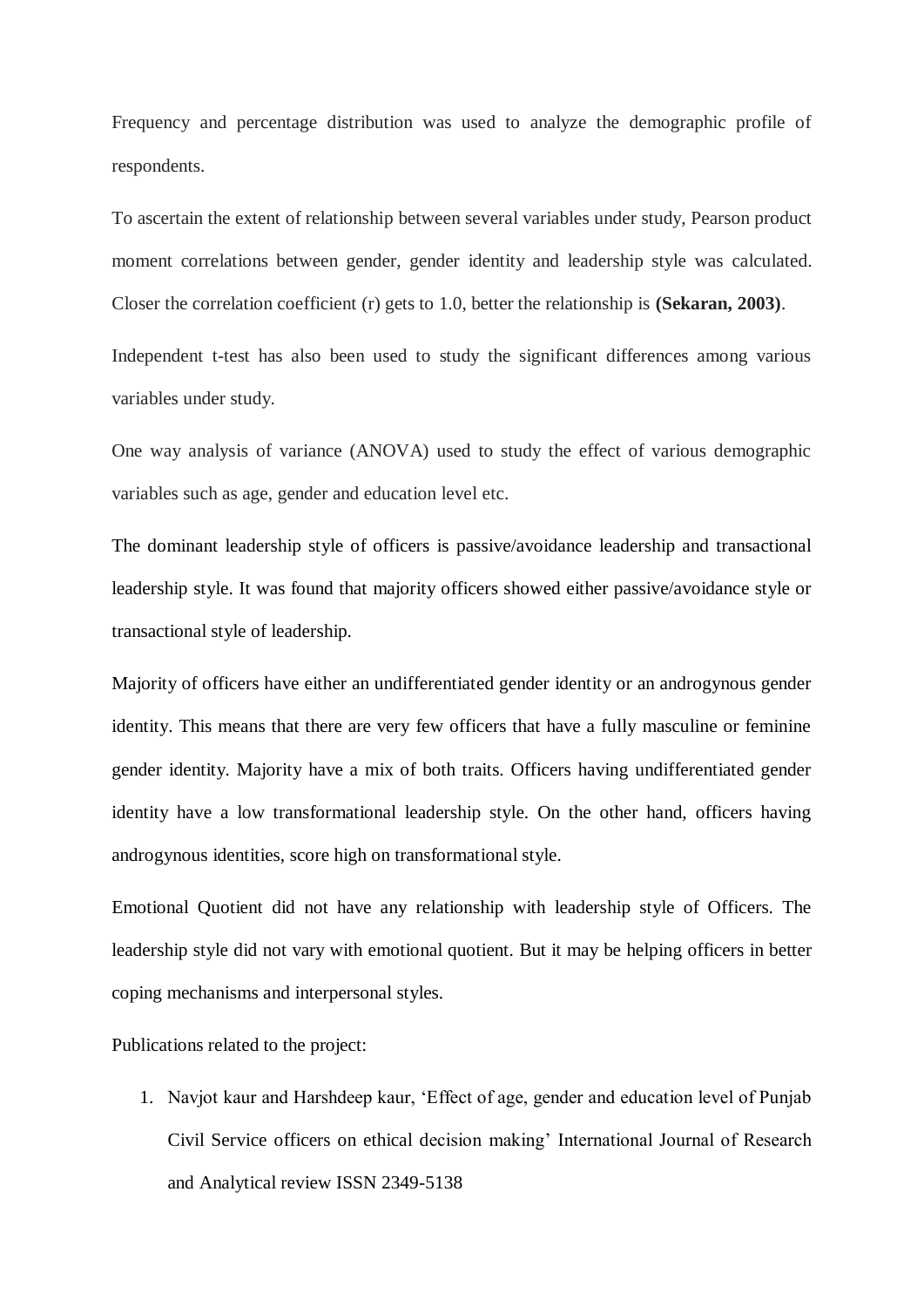- 2. Navjot Kaur and Harshdeep Kaur, "Ethical Ideology and Ethical behaviour: A study of Civil Servants of Punjab and Chandigarh" vol 5 issue 6 ISSN 2349-5162
- 3. Navjot Kaur and Harshdeep Kaur, "Effect of Corporate Ethical Behaviour on Behaviour of Civil Service Officers of Punjab", Indian Management Studies Journal, 2018 ISSN 0974-4355
- 4. Navjot Kaur and Harshdeep kaur, "Spiritual Intelligence of Civil Servants of Punjab and Chandigarh in relation to their Ethical Behaviour" International journal of Management Studies, 2018 ISSN 2249-0302
- 5. Navjot Kaur and Harshdeep Kaur," Leadership Style in Relation to Gender Identity: A study of Public Sector of Punjab, India" presented at Congress of Political Economists, COPE, International, USA conference held in Jakarta, Indonesia July, 2018.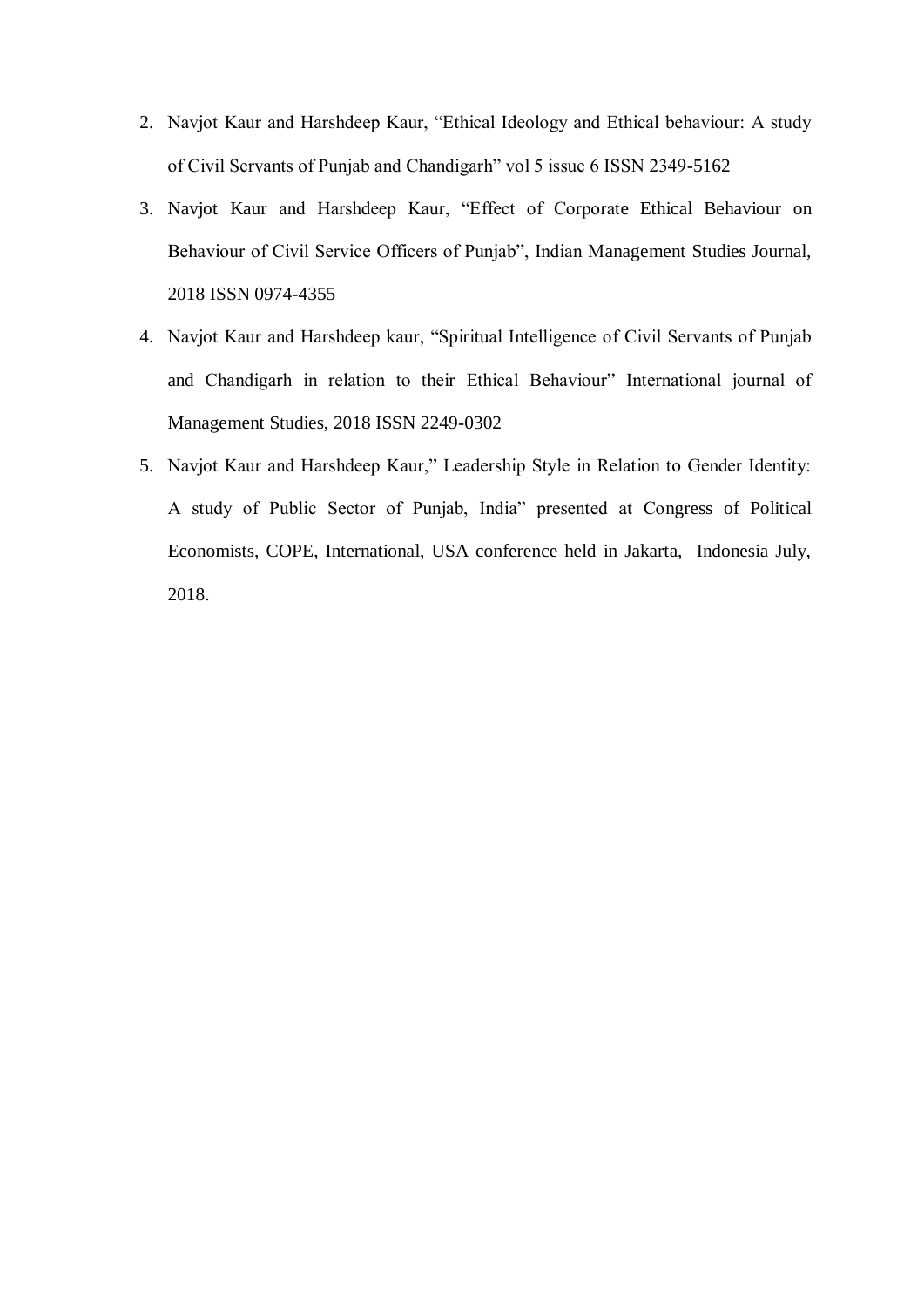# **Appendix- B**

#### (Item 12- Objectives Achieved)

The project had three objectives. The objectives of the study were:

- 1. To study the dominant leadership style in the government sector and compare the style of male leaders to that of female leaders
- 2. To investigate the gender identity and compare the leadership style of the leaders on the basis of their gender identity, irrespective of their biological sex.
- 3. To analyze the relationship of emotional intelligence of leaders with their leadership style.

All the above objectives have been met.

 Regarding the first objective, it has been found that the dominant leadership style of officers is passive/avoidance leadership and transactional leadership style. It was